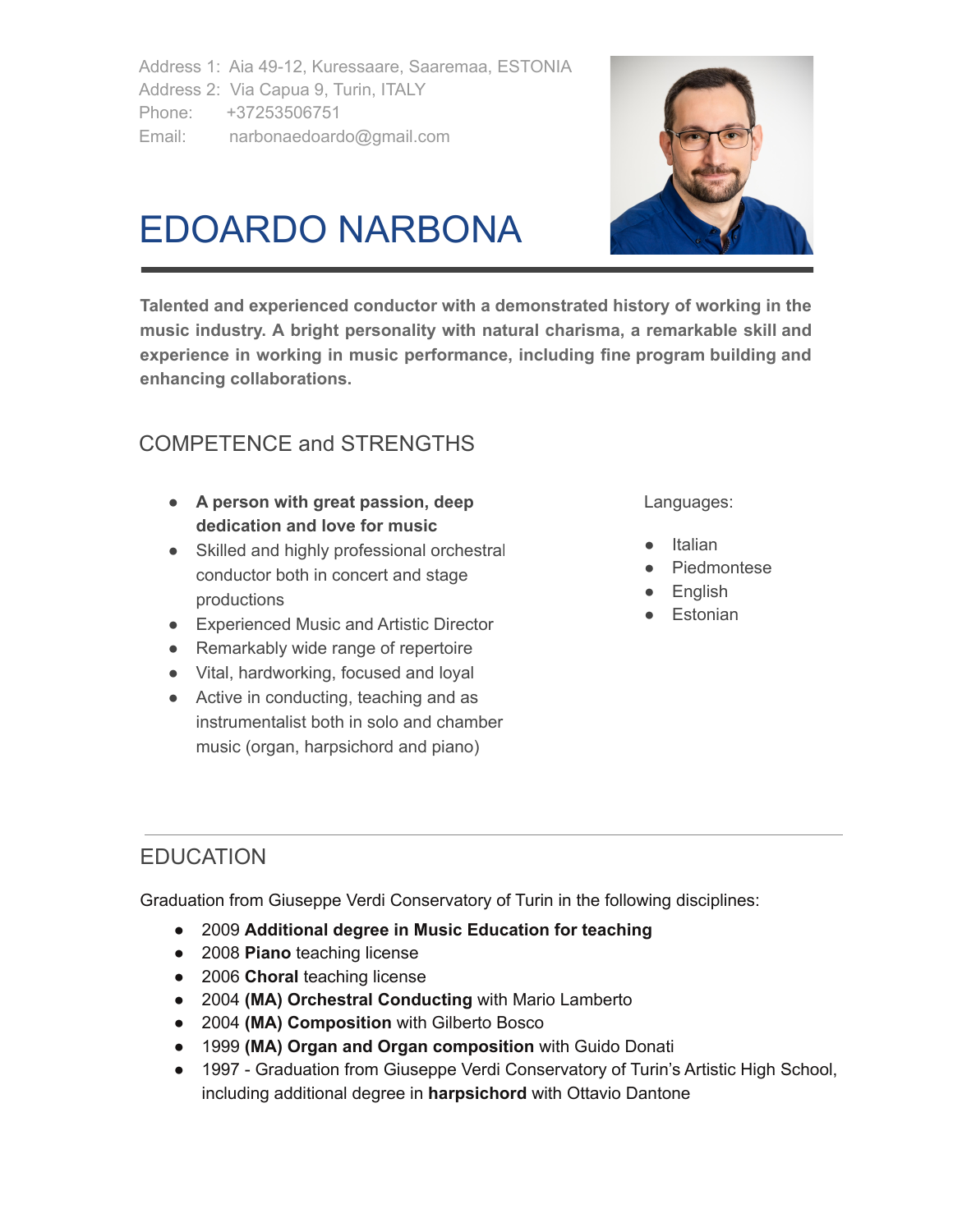### AWARDS

- Activity of Läänesaarte Kammerorkester annual award from the Estonian Cultural Endowment for its activity in 2017
- Prize of Estonian Cultural Endowment "Saaremaa Pearl of Culture 2017"
- Prize of "Kuressaare Art's Grant 2017"
- International Conducting Competition Giuseppe Patanè in Grosseto (Italy) 3rd Prize in 2006

## **EXPERIENCE**

**blue - professional green - pedagogical**

#### AS CONDUCTOR

**Läänesaarte Kammerorkester, Estonia** *— Music Director and Head Conductor (founder)* Jan 2017 - PRESENT

● In 2017 Edoardo Narbona founded the LSKO Chamber Orchestra and started to work with professional musicians of the islands of the Baltic Sea. The orchestra is now known for its interesting annual season, for its unusual repertoire (that includes, since 2018, also an **chamber opera production every year**) and for its great mission and cultural results in the island of Saaremaa (see more: [www.lsko.ee](http://www.lsko.ee))

**I Musici di San Grato Chamber Orchestra, Italy** *— Music Director and Head Conductor (founder)*

2003 - PRESENT

● In 2003 Edoardo Narbona founded the IMSG Chamber Orchestra and started to work with young musicians. Over a decade the orchestra has grown to be an important musical group in Turin. Always known and cherished for its interesting, educative and refreshing repertoire and full annual season.

**Tallinn G. Ots Music high-school symphony orchestra (GOSO), Estonia** *— Conductor* since September 2021

**Kuressaare Muusikakool baroque orchestra, Estonia** *— Conductor* 2020-present

**Kuressaare Muusikakool sümfoniett orchestra, Estonia** *— Conductor* 2016-present

**Terre del Nord Torino Festival Orchestra, Italy** *— Conductor* 2014-2016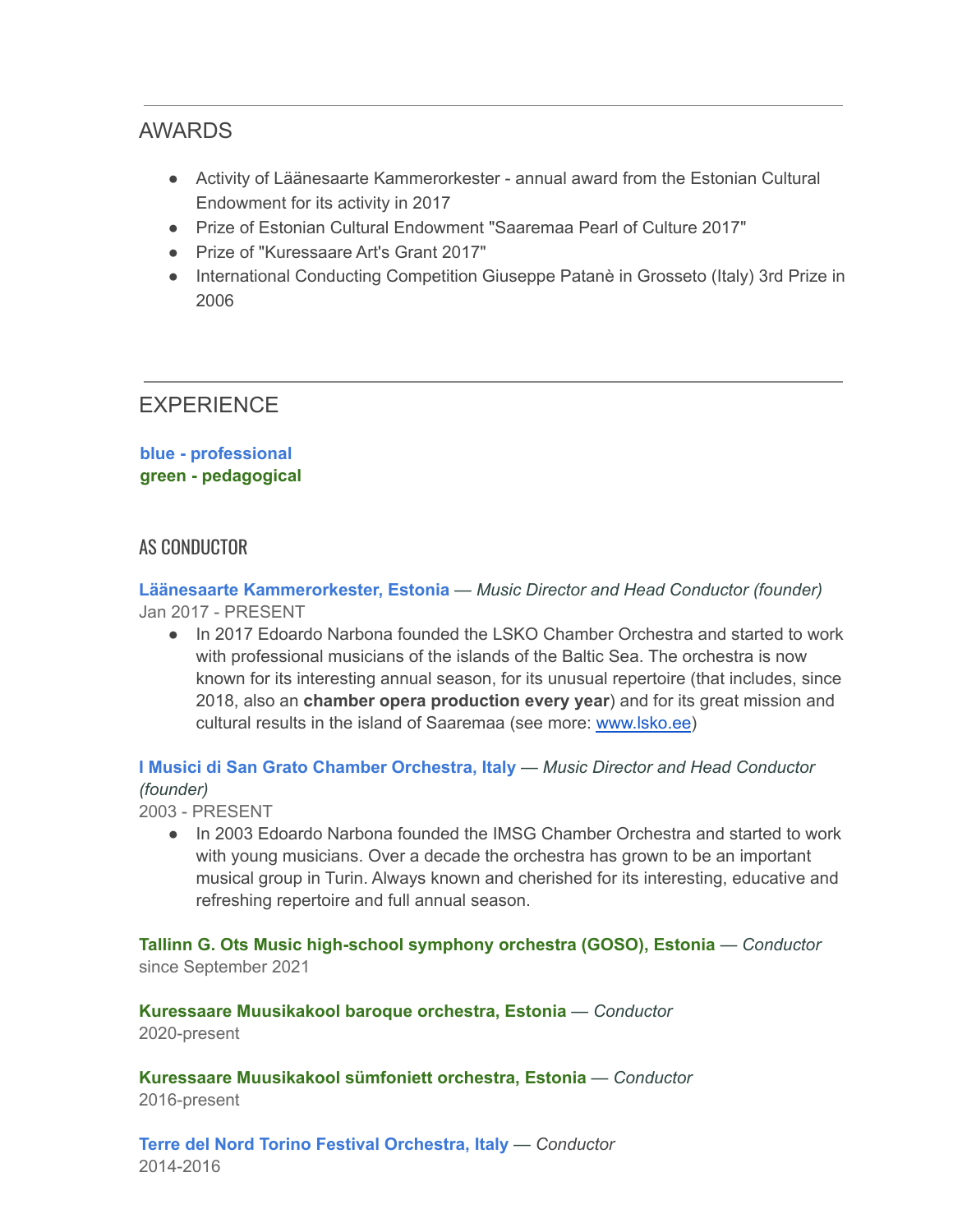**G. Verdi Conservatory of Turin, Italy** *— Tutor and Conductor of contemporary repertoire* 2009-2011

● Responsible position of orchestral conductor working in collaboration with composition teachers and students, aiming for the best possible preparation and performance of new contemporary repertoire.

**Alfa Teatro di Torino, Italy** *— Opera conductor* 2004-2006

**Chamber Orchestra Giovane Dissonanza, Italy** *— Second Conductor* 2002-2003

**Ismaè vocal ensemble** *— Founder and Conductor* 2006-2010

**Followed his teacher and mentor Neeme Järvi with his work in Geneva (CH)** with Orchestre de la Suisse Romande 2013-2015

**Guest Conductor** in various symphony and chamber orchestras over Europe (please see the list of conducted orchestras below)

#### AS ARTISTIC DIRECTOR / OTHER

**Solo and chamber concert series in Saaremaa** *— Music Director and performer* 2016-present

- *● "Organ Balcony Concerts*" (monthly solo concert series on organ)
- *●* "*Poetry and Harpsichord*" (soloist on harpsichord)
- *●* "*English Tea Concerts"* (chamber music with piano)

**Kuressaare muusikakool** *— Piano accompanist and harpsichord teacher/accompanist* 2016-present

#### **Terre del Nord Torino Festival** *— Artistic Director*

2014-2016

• Lands of North Turin Festival, one of a kind in Italy, included classical music, art and literature (composed, painted or written by Nordic artists only), with guests from Northern Europe. Exposed and heard in Turin for one week of February, ending with an international Festival Orchestra concert, conducted by E. Narbona.

**Franz Schubert Music Association** *— Artistic Director* 2010-2014

**School of Music in Grugliasco, Italy** *— Full time chamber music teacher* 2008-2012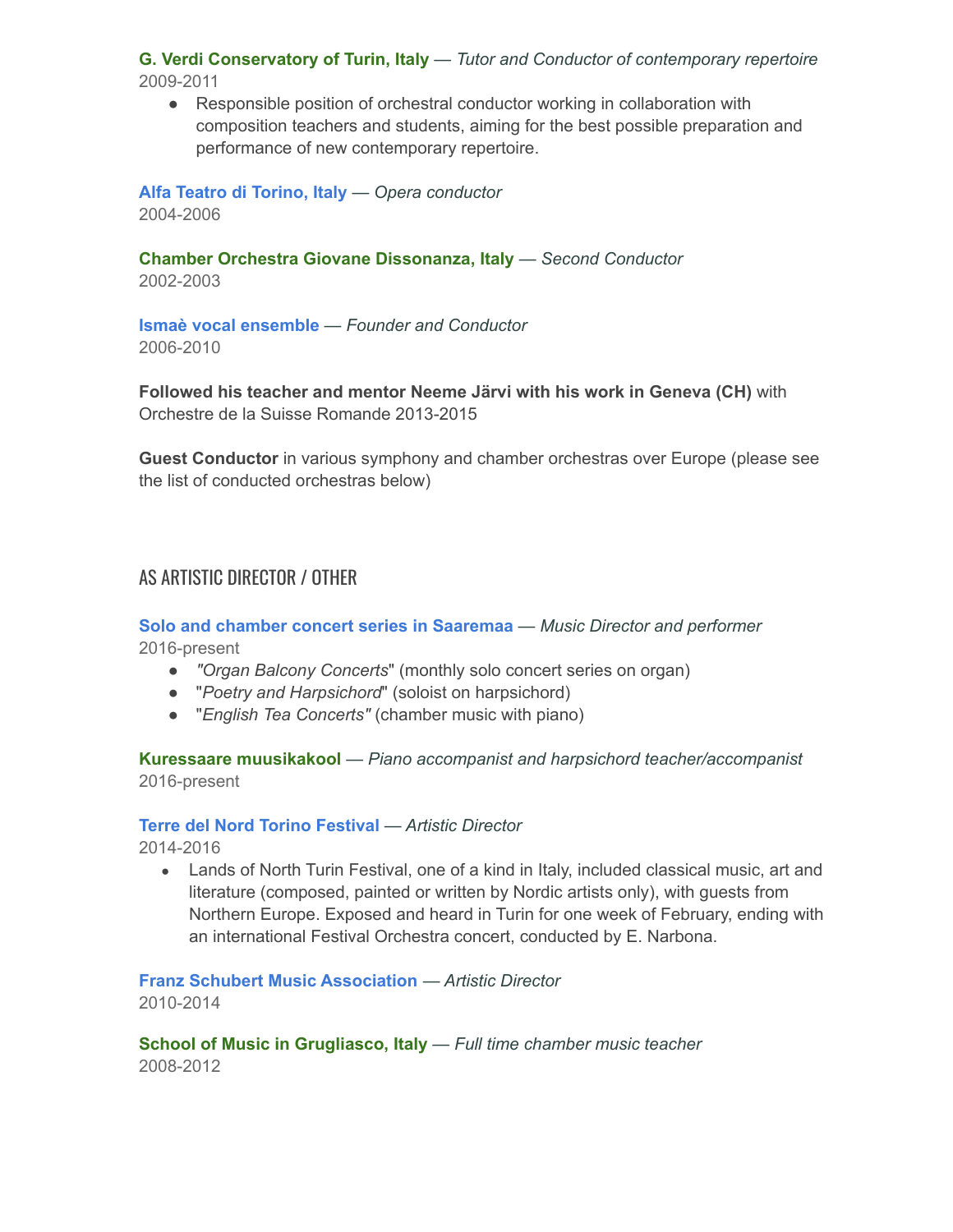# CONDUCTED ORCHESTRAS AND ENSEMBLES AS GUEST **CONDUCTOR**

#### **Symphony Orchestras**

*Professional orchestras:*

- Grosseto Symphony Orchestra (Grosseto, Italy)
- Valsusa Symphony Orchestra (Susa, Italy)
- Pärnu Music Festival Youth Orchestra (Pärnu, Estonia)
- Orchestra Stabile of Teatro Alfa di Torino (Turin, Italy)
- International Spazio Musica Festival Orchestra (Orvieto, Italia)
- Orchestra of the Accademia Musicale Umbra (Perugia, Italy)

*Amateur orchestras:*

● Mid-Somerset Orchestra (Somerset, UK)

*Student/youth orchestras:*

- Orchestra of Giuseppe Verdi Conservatory of (Turin, Italy)
- Festival della Via Francigena Canavesana Orchestra (Ivrea, Italy)
- Suzuki Convention International Orchestra (Turin, Italy)
- Suzuki Orchestra of the Suzuki Talent Center School (Turin, Italy)
- Põltsamaa noorte suveorkester (Põltsamaa, Estonia)

#### **Chamber and String Orchestras**

*Professional orchestras:*

- Ensemble Debonair (Turin, Italy)
- Pärnu Music Festival Chamber Orchestra (Pärnu, Estonia)
- Durres Chamber Orchestra (Durres, Albania)
- Camerata Strumentale Timișoara (Timișoara, Romania)
- I Solisti di Asti Chamber Orchestra (Asti, Italy)
- Gioacchino Rossini Chamber Orchestra (Salerno, Italy)
- Boccherini Ensemble of Milan (Milan, Italy)
- Workshop Ensemble of Contemporary Music (Giuseppe Verdi Conservatory of Turin, Italy)
- Divertimento Ensemble (Milan, Italy)

*Amateur orchestras:*

• Shepton Strings (Somerset, UK)

*Student/youth orchestras:*

- Oronmylly Festival Youth String Orchestra (Finland)
- Rapla Festival Orchestra (Rapla, Estonia)
- ConceptOrchestra (Turin, Italy)
- String Orchestra of Giuseppe Verdi Conservatory of Turin (Turin, Italy)
- Youth Orchestra of Grugliasco (Turin, Italy)
- Palazzo Barolo String Orchestra (Turin, Italy)

#### **Collaborations with**

*Professionals:*

- Santa Fé String Quartet (Argentina)
- Boccherini String Quartet (Milan, Italy)
- Estonian Music Teachers Symphony Orchestra (Türi, Estonia)